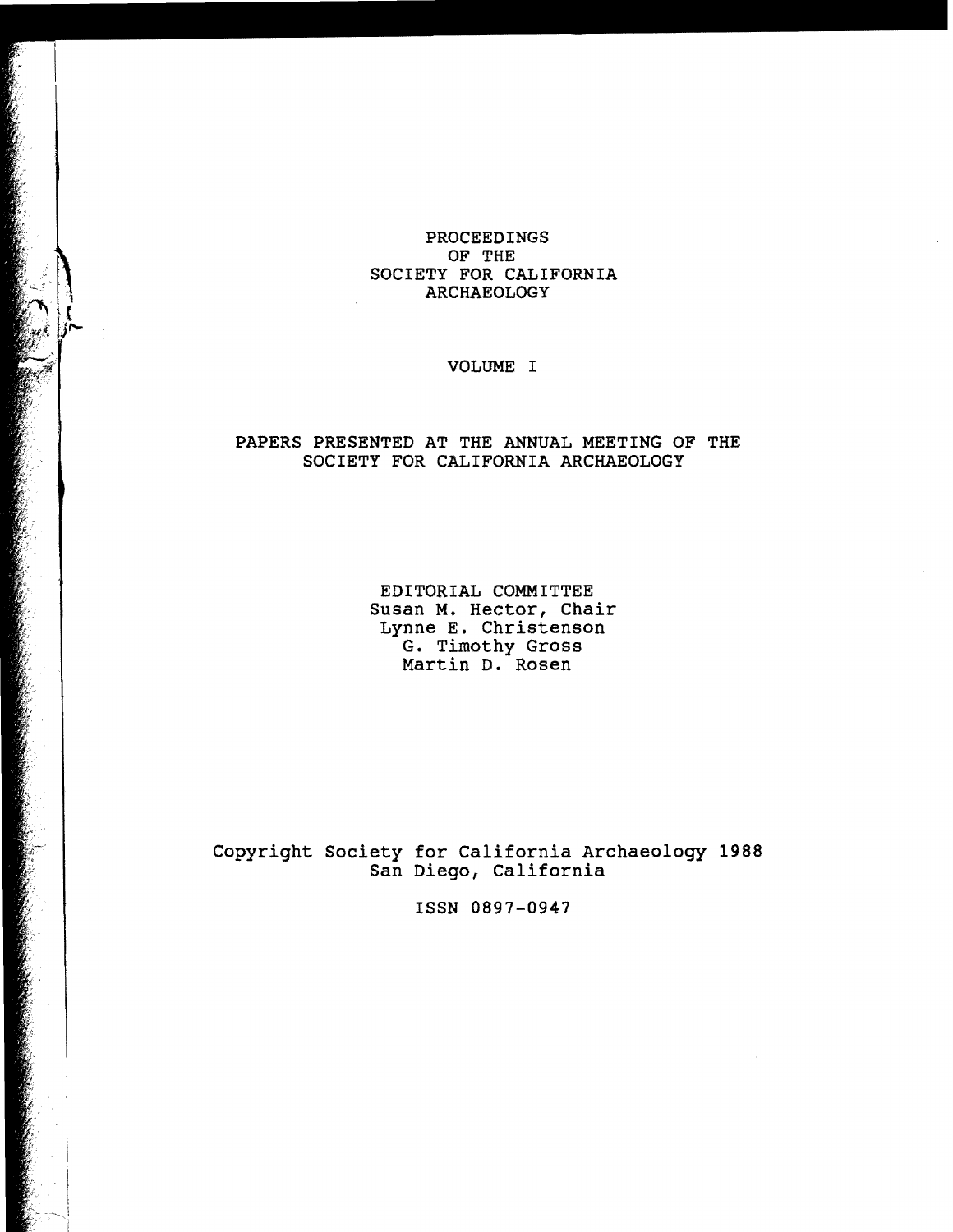## PREFACE

This publication is the first in a series of volumes designed to provide a badly needed outlet for the timely publication and<br>distribution of research on California archaeology. The objecdistribution of research on California archaeology. tive of the editors is to collect papers presented at the annual meeting, bring them into a cohesive format and style, and publish them by the next annual meeting. This goal requires tight deadlines and some leniency in judging compliance with the style guide. We realize that there is more variation in format in these papers than ideal; however, given the time constraints and fluidity of the first style guide, there is remarkable consistency between the papers. A revised style guide is included as the last contribution in this volume; the editors will be more rigorous in its enforcement for the next volume.

The editorial committee congratulates the authors whose papers are included in this volume for responding to this initial<br>effort. They were asked to revise their papers several times, in They were asked to revise their papers several times, in<br>to the changing requirements of the publication. Their response to the changing requirements of the publication. cooperation is greatly appreciated.

The cover of the volume was created by Harry J. Price, graphic illustrator for RECON, San Diego. The editors would also like to thank Michael Glassow, U.C. Santa Barbara, for the initial draft of the style guide. In addition, the editors thank RECON for providing clerical and administrative support in the production of the volume. Finally, thanks is due to the SCA Executive Board for approving the concept and funding the publication.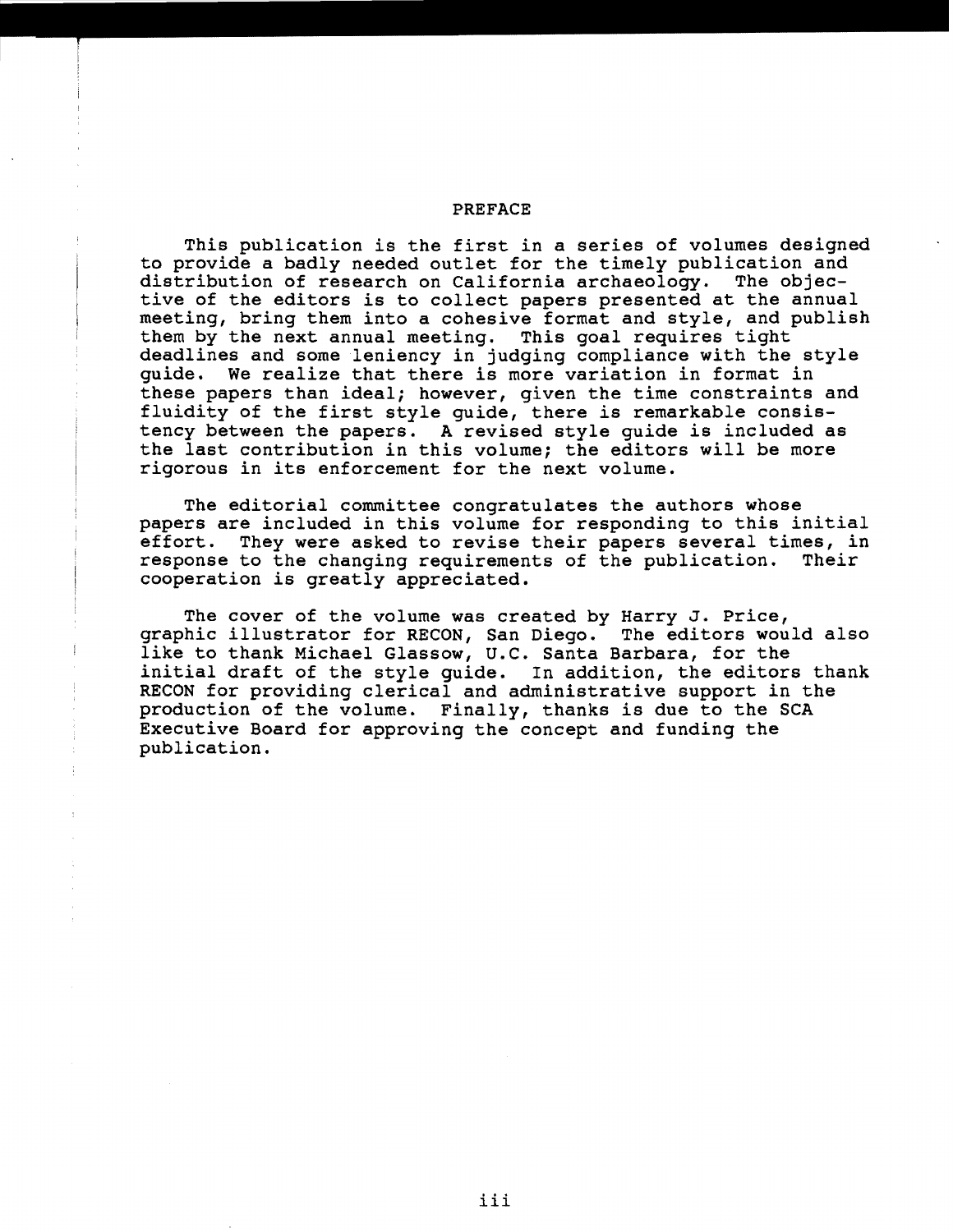## TABLE OF CONTENTS

 $\bar{\beta}$ 

Page

 $\mathcal{A}^{\pm}$ 

| Preface                                                                                                                                                      | iii          |
|--------------------------------------------------------------------------------------------------------------------------------------------------------------|--------------|
| THE STATE PLAN: HISTORIC RESOURCES AND THE SANTA BARBARA<br><b>ELEMENT</b><br>Julia G. Costello                                                              | $\mathbf{1}$ |
|                                                                                                                                                              |              |
| CERAMICS FROM THE LORENZEN SITE<br>Joanne M. Mack                                                                                                            | 9            |
| CA-MNO-574 AND -833: A LOOK AT CASA DIABLO OBSIDIAN PRO-<br>DUCTION AT STONEWORKING SITES IN LONG VALLEY, MONO COUNTY<br>Sheila L. Mone and Cynthia J. Adams | $17 \,$      |
| THE MEAGAN SITE, ARCHEOLOGY ON THE RUSSIAN RIVER:<br>SELECTED ANALYTICAL RESULTS<br>Michael F. Rondeau                                                       | 39           |
| THE IDENTIFICATION OF ACTIVITY AREAS WITHIN LATE<br>PREHISTORIC SITES: A CASE STUDY OF THE RIMBACH SITE,<br>SAN DIEGO, CALIFORNIA<br>Susan M. Hector         | 55           |
| COASTAL LUISENO: REFINING THE SAN LUIS REY COMPLEX<br>Mary Robbins-Wade                                                                                      | 75           |
| AN OVERVIEW OF FOUR LATE PREHISTORIC SITES LOCATED IN THE<br>WESTWOOD VALLEY, RANCHO BERNARDO, CALIFORNIA<br>Carolyn E. Kyle                                 | 97           |
| ROCK ROOMS, STACKS, AND GRANARY BASINS: THE STONE ARCHI-<br>TECTURE OF WESTWOOD VALLEY<br>Richard L. Carrico                                                 | 117          |
| INVESTIGATION OF AN HORNO ON A PREHISTORIC SITE IN<br>WESTWOOD VALLEY<br>Roxana L. Phillips                                                                  | 125          |
| CORRAL CANYON AND LATE PREHISTORIC EXCHANGE IN INLAND<br>SAN DIEGO COUNTY, CALIFORNIA<br>Don Laylander and Lynne E. Christenson                              | 135          |
| SIGHTS, SITES, AND CITATIONS: RECENT ARCHAEOLOGICAL<br>INVESTIGATIONS BY THE YOSEMITE RESEARCH CENTER<br>W. Joseph Mundy                                     | 159          |
| OBSIDIAN STUDIES IN YOSEMITE NATIONAL PARK: PRELIMINARY<br><b>OBSERVATIONS</b><br>Kathleen L. Hull                                                           | 169          |